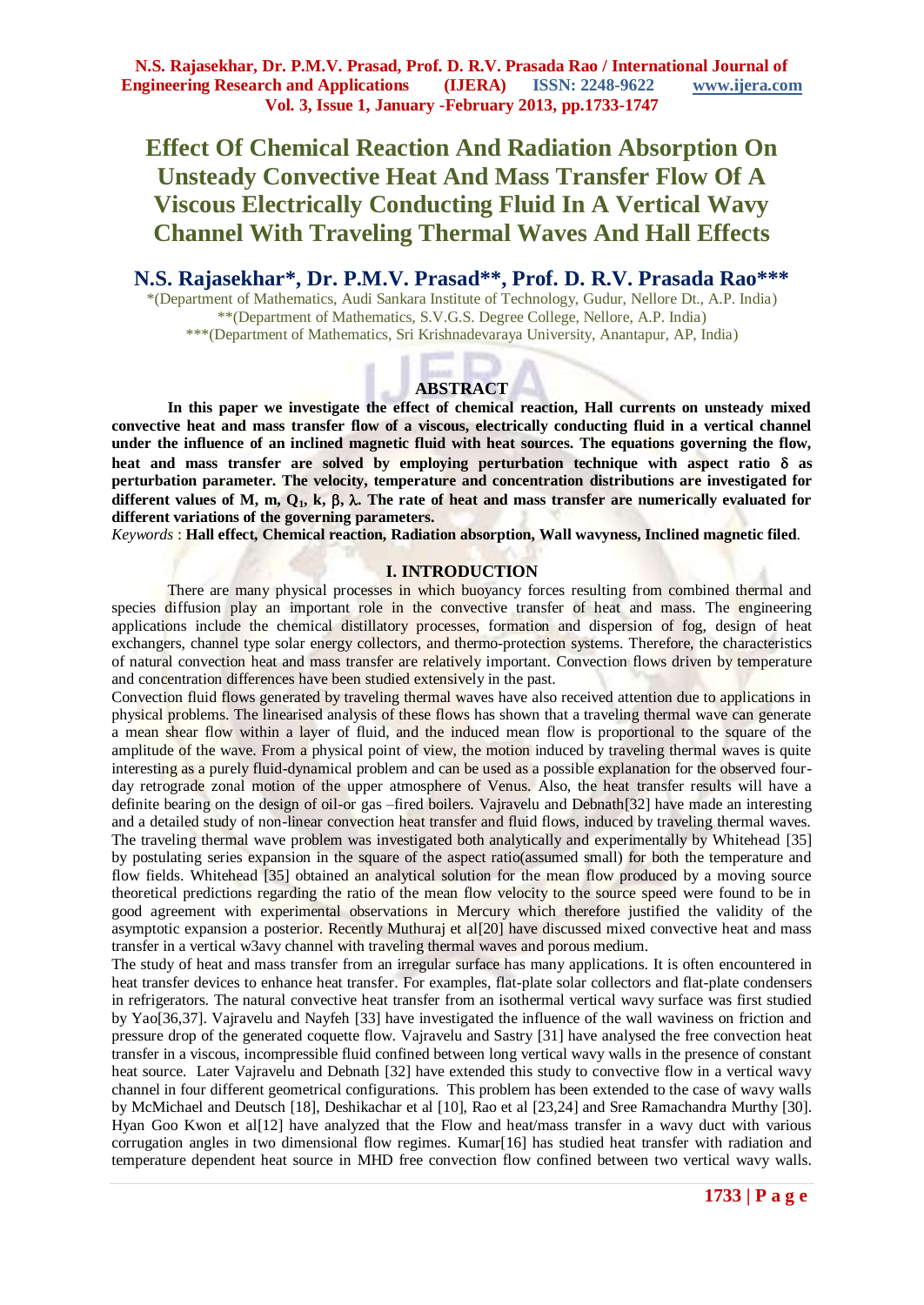Mahdy [17] have studied the mixed convection heat and mass transfer on a vertical wavy plate embedded in a saturated porous media (PST/PSE). Comini et al [5] have analyzed the Convective heat and mass transfer in wavy finned-tube exchangers. Jer-Huan Jang et al[13] have analyzed that the Mixed convection heat and mass transfer along a vertical wavy surface. Cheng[3,4] has investigated coupled heat and mass transfer by natural convection flow along a wavy conical surface and vertical wavy surface in a porous medium.

We are particularly interested in cases in which diffusion and chemical reaction occur at roughly the same speed. When diffusion is much faster than chemical reaction, then only chemical factors influence the chemical reaction rate; when diffusion is not much faster than reaction, the diffusion and kinetics interact to produce very different effects. Muthucumaraswamy and Ganesan [19] studied effect of the chemical reaction and injection on flow characteristics in an in steady upward motion of an unsteady upward motion of an isothermal plate. Deka et at. [7] studied the effect of the first order homogeneous chemical reaction on the process of an unsteady flow past an infinite vertical plate with a constant beat and mass transfer. Chamkha [2] studies the MHD flow of a numerical of uniformly stretched vertical permeable surface in the presence of heat generation/absorption and a chemical reaction. The effect of foreign mass on the free-convection flow past a semi-infinite vertical plate were studied by Gebhart et al[11]. Chamkha [2] assumed that the plate is embedded in a uniform porous medium and moves with a constant velocity in the flow direction in the presence of a transverse magnetic field. Raptis and Perdikis [22] studied the unsteady free convection flow of water near  $4^{\circ}$  C in the laminar boundary layer over a vertical moving porous plate.

In all these investigations, the effects of Hall currents are not considered. However, in a partially ionized gas, there occurs a Hall current [6] when the strength of the impressed magnetic field is very strong. These Hall effects play a significant role in determining the flow features. Sato [26], Yamanishi [38], Sherman and Sutton [28] have discussed the Hall effects on the steady hydromagnetic flow between two parallel plates. These effects in the unsteady cases were discussed by Pop [21]. Debnath [8,9] has studied the effects of Hall currents on unsteady hydromagnetic flow past a porous plate in a rotating fluid system and the structure of the steady and unsteady flow is investigated. Alam *et. al.,*[1] have studied unsteady free convective heat and mass transfer flow in a rotating system with Hall currents, viscous dissipation and Joule heating. Taking Hall effects in to account Krishan *et. al.,*[14,15] have investigated Hall effects on the unsteady hydromagnetic boundary layer flow. Rao *et. al.,* [24] have analyzed Hall effects on unsteady Hydromagnetic flow. Sivapasad *et. al.*[29] have studied Hall effects on unsteady MHD free and forced convection flow in a porous rotating channel. Recently Seth *et. al.*, [27] have investigated the effects of Hall currents on heat transfer in a rotating MHD channel flow in arbitrary conducting walls. Sarkar *et. al.*, [25] have analyzed the effects of mass transfer and rotation and flow past a porous plate in a porous medium with variable suction in slip flow region. Recently Suneela et al[34]

have investigated the effect of Hall currents on convective heat and mass transfer flow of a viscous electrically conducting fluid in a vertical wavy channel with internal heat sources.

In this paper, we investigate the effect of chemical reaction, Hall currents on unsteady mixed convective heat and mass transfer flow of a viscous , electrically conducting fluid in a vertical channel under the influence of an inclined magnetic fluid with heat sources. The equations governing the flow , heat and mass transfer are solved by employing perturbation technique with aspect ratio  $\delta$  as perturbation parameter. The velocity, temperature and concentration distributions are investigated for different values of M, m,  $Q_1$ , k,  $\beta$ ,  $\lambda$ . The rate of heat and mass transfer are numerically evaluated for different variations of the governing parameters.



Configuration of the Problem

#### **II. FORMULATION AND SOLUTION OF THE PROBLEM**

We consider the unsteady flow of an incompressible, viscous ,electrically conducting fluid confined in a vertical channel bounded by two wavy walls under the influence of an inclined magnetic field of intensity Ho lying in the plane (x-z). The magnetic field is inclined at an angle  $\alpha_1$  to the axial direction and hence its components are  $(0, H_0 Sin(\alpha_1), H_0 Cos(\alpha_1))$ . In view of the traveling thermal wave imposed on the wall  $x = +Lf(mz)$  the velocity field has components(u,0,w)The magnetic field in the presence of fluid flow induces the current(  $(J_x, 0, J_z)$ . We choose a rectangular cartesian co-ordinate system O(x,y,z) with z-axis in the vertical direction and the walls at  $x = \pm Lf(mz)$ .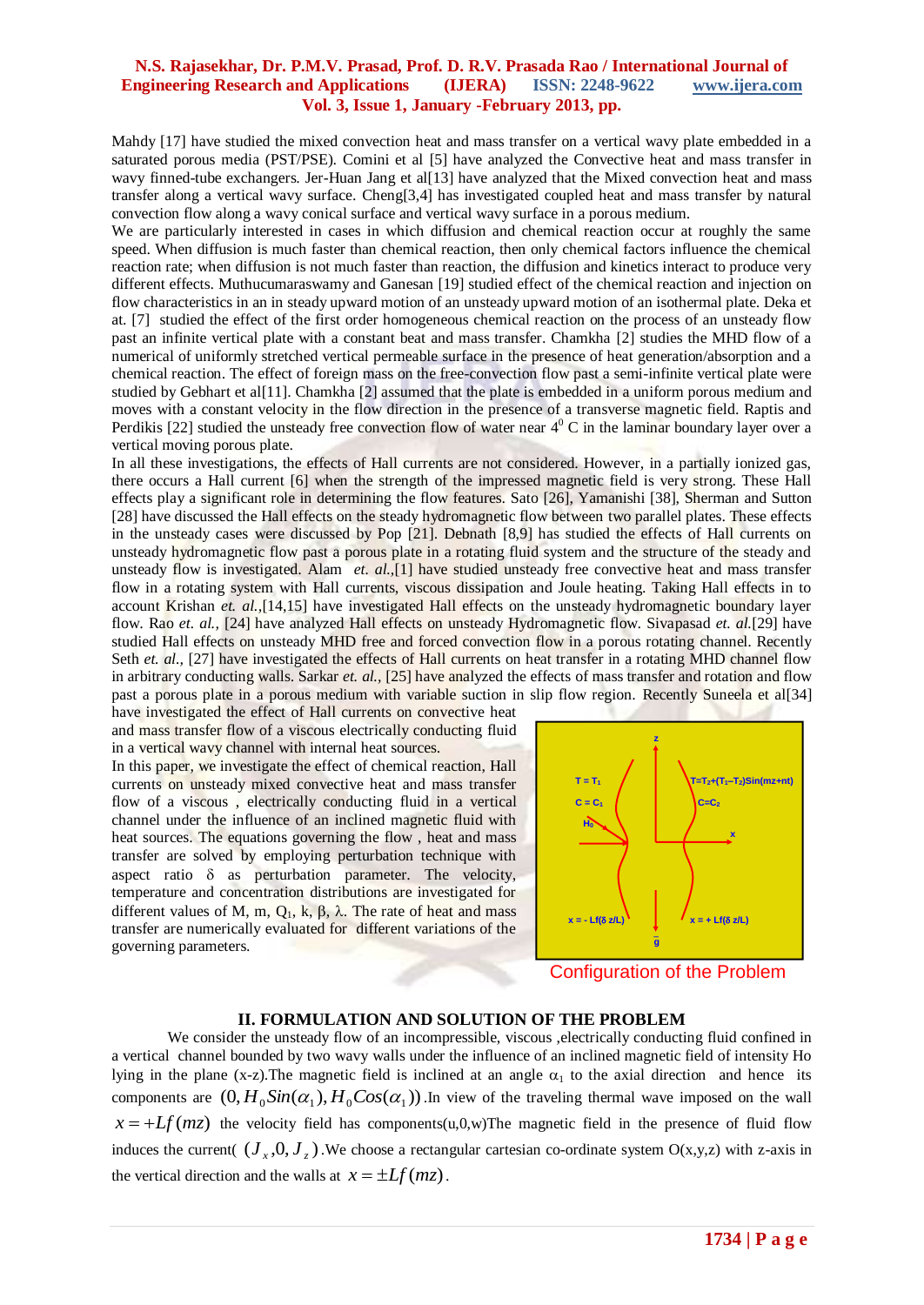When the strength of the magnetic field is very large we include the Hall current so that the generalized Ohm's law is modified to

$$
\overline{J} + \omega_e \tau_e \overline{J} x \overline{H} = \sigma(\overline{E} + \mu_e \overline{q} x \overline{H})
$$
\n(1)

where  $\overline{q}$ is the velocity vector.  $H$  is the magnetic field intensity vector.  $E$  is the electric field, J is the current density vector,  $\omega_e$  is the cyclotron frequency,  $\tau_e$  is the electron collision time,  $\sigma$  is the fluid conductivity and  $\mu_e$  is the magnetic permeability. Neglecting the electron pressure gradient, ion-slip and thermo-electric effects and assuming the electric field E=0,equation (1) reduces

$$
j_x - m H_0 J_z \sin(\alpha_1) = -\sigma \mu_e H_0 w \sin(\alpha_1)
$$
 (2)

$$
J_z + m H_0 J_x \sin(\alpha_1) = \sigma \mu_e H_0 u \sin(\alpha_1)
$$
 (3)

where  $m = \omega_e \tau_e$  is the Hall parameter.

Substituting  $J_x$  and  $J_z$  from equations (3)&(4)in the Momentum equations we obtain

$$
\frac{\partial u}{\partial t} + u \frac{\partial u}{\partial x} + w \frac{\partial u}{\partial z} = -\frac{\partial p}{\partial x} + \mu \left( \frac{\partial^2 u}{\partial x^2} + \frac{\partial^2 u}{\partial z^2} \right) +
$$
\n
$$
- \frac{\partial u_e H_{0.0}^2 \sin^2(\alpha_1)}{1 + m^2 H_0^2 \sin^2(\alpha_1)} (u + m H_0 w \sin(\alpha_1)) - \rho g
$$
\n
$$
\frac{\partial w}{\partial t} + u \frac{\partial W}{\partial x} + w \frac{\partial W}{\partial z} = -\frac{\partial p}{\partial z} + \mu \left( \frac{\partial^2 W}{\partial x^2} + \frac{\partial^2 W}{\partial z^2} \right)
$$
\n
$$
- \frac{\partial u_e H_0^2 \sin^2(\alpha_1)}{1 + m^2 H_0^2 \sin^2(\alpha_1)} (w - m H_0 u \sin(\alpha_1))
$$
\nThe energy equation is

The energy equation is

$$
\rho C_p \left( \frac{\partial T}{\partial t} + u \frac{\partial T}{\partial x} + w \frac{\partial T}{\partial z} \right) = k_f \left( \frac{\partial^2 T}{\partial x^2} + \frac{\partial^2 T}{\partial z^2} \right) + Q + Q_1 \left( C - C_0 \right) \tag{6}
$$

The diffusion equation is

$$
(\frac{\partial C}{\partial t} + u \frac{\partial C}{\partial x} + w \frac{\partial C}{\partial z} = D_1(\frac{\partial^2 C}{\partial x^2} + \frac{\partial^2 C}{\partial z^2}) - k_1(C - C_0)
$$
  
The equation of state is  

$$
\rho - \rho_0 = -\beta(T - T_o) - \beta^{\bullet}(C - C_0)
$$
(8)

Where T,C are the temperature and concentration in the fluid.  $k_f$  is the thermal conductivity, Cp is the specific heat constant pressure, k is the permeability of the porous medium,  $\beta$  is the coefficient of thermal expansion,  $\beta^*$  is the volumetric coefficient of expansion with mass fraction coefficiemnt,D<sub>1</sub> is the molecular diffusivity, Q is the strength of the heat source,k1 is the chemical reaction coefficient,  $Q_1$  is the radiation absorption

coefficient. The flow is maintained by a constant volume flux for which a characteristic velocity is defined as

$$
q = \frac{1}{L} \int_{-Lf}^{Lf} w dz
$$
 (9)

The boundary conditions are

$$
u=0, w=0 T=T_1, C=C_1 \text{ on } x=-Lf(mz)
$$
\n(10)

$$
w=0, w=0, T=T_2+((T_1-T_2)Sin(mx+nt),C=C_2 \text{ on } x=-Lf(mx) \tag{11}
$$

Eliminating the pressure from equations(4)-(7) and introducing the Stokes Stream function  $\psi$  $\partial \psi$   $\partial \psi$  $\partial w$ 

$$
u = -\frac{\partial \varphi}{\partial z} \quad , \ w = \frac{\partial \varphi}{\partial x}
$$

the governing equations are (12)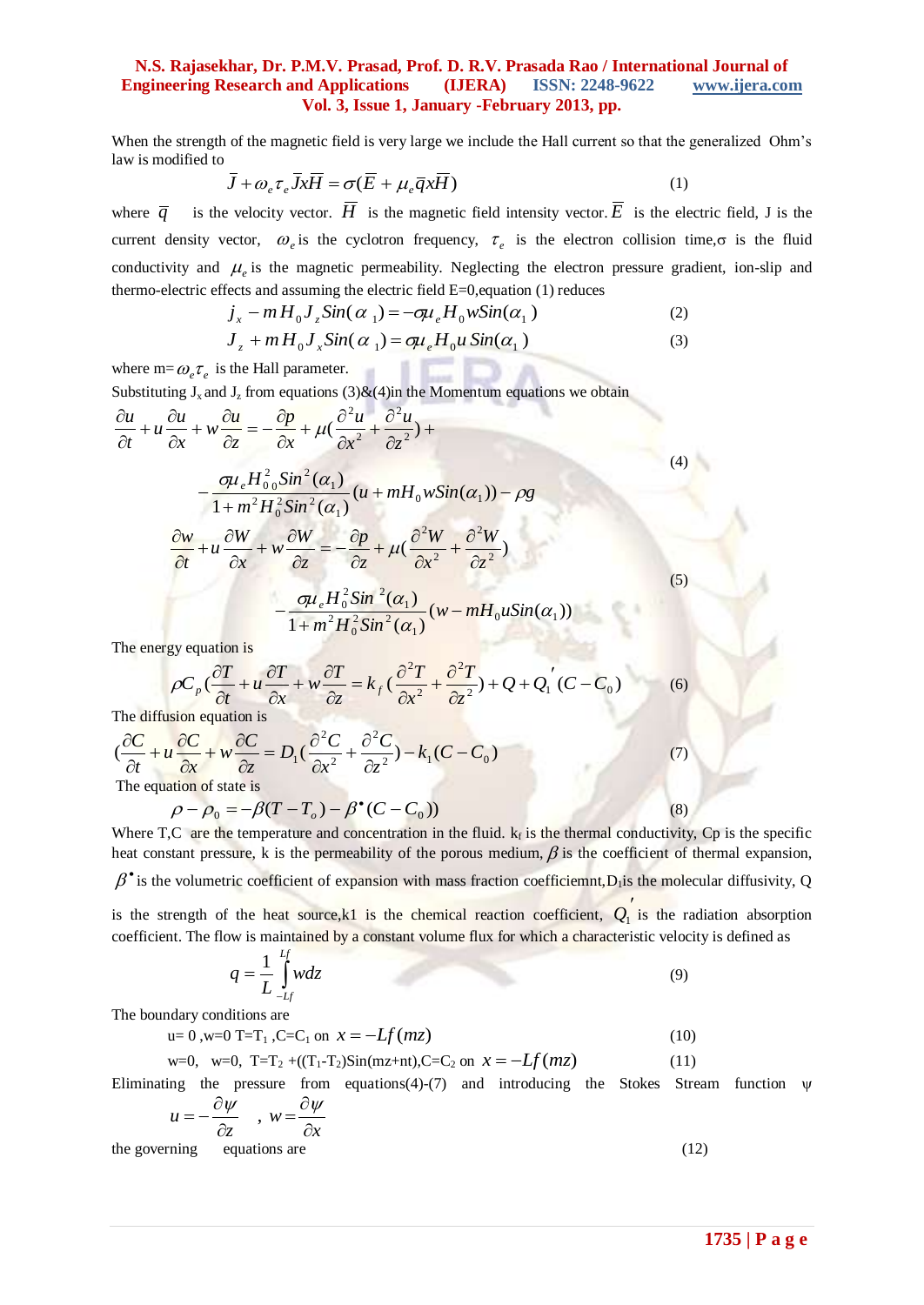$$
\frac{\partial(\nabla^2 \psi)}{\partial t} - \frac{\partial \psi}{\partial z} \frac{\partial(\nabla^2 \psi)}{\partial x} + \frac{\partial \psi}{\partial x} \frac{\partial(\nabla^2 \psi)}{\partial z} = \mu \nabla^4 \psi + \beta g \frac{\partial (T - T_o)}{\partial x}
$$
\n
$$
+ \beta^* g \frac{\partial (C - C_o)}{\partial x} - \left(\frac{\sigma \mu_e^2 H_0^2 Sin^2(\alpha_1)}{1 + m^2 H_0^2 Sin^2(\alpha_1)}\right) \nabla^2 \psi
$$
\n
$$
\rho C_p \left(\frac{\partial T}{\partial t} + \frac{\partial \psi}{\partial x} \frac{\partial T}{\partial z} - \frac{\partial \psi}{\partial z} \frac{\partial T}{\partial x} = k_f \left(\frac{\partial^2 T}{\partial x^2} + \frac{\partial^2 T}{\partial z^2}\right) + Q + Q'_1 (C - C_o) \quad (2.14)
$$
\n
$$
\left(\frac{\partial C}{\partial t} + \frac{\partial \psi}{\partial x} \frac{\partial c}{\partial z} - \frac{\partial \psi}{\partial z} \frac{\partial C}{\partial x} = D_1 \left(\frac{\partial^2 C}{\partial x^2} + \frac{\partial^2 C}{\partial z^2}\right) - k_1 (C - C_0) \quad (15)
$$
\nOn introducing the following non-dimensional variables

On introducing the following non-dimensional variables

$$
(x', z') = (x/L, mz), \psi' = \frac{\psi}{qL}, \theta = \frac{T - T_2}{T_1 - T_2}, C' = \frac{C - C_2}{C_1 - C_2}
$$

the equation of momentum ,energy and diffusion in the non-dimensional form are

$$
\nabla^4 \psi - M_1^2 \nabla^2 \psi + \frac{G}{R} \left( \frac{\partial \theta}{\partial z} + N \frac{\partial C}{\partial z} \right) = \delta R \left( \delta \frac{\partial}{\partial t} (\nabla^2 \psi) + \frac{\partial \psi}{\partial z} \frac{\partial (\nabla^2 \psi)}{\partial x} - \frac{\partial \psi}{\partial x} \frac{\partial (\nabla^2 \psi)}{\partial z} \right)
$$
\n
$$
\delta P \left( \delta \frac{\partial \theta}{\partial t} + \frac{\partial \psi}{\partial x} \frac{\partial \theta}{\partial z} - \frac{\partial \psi}{\partial z} \frac{\partial \theta}{\partial x} \right) = \left( \frac{\partial^2 \theta}{\partial x^2} + \delta^2 \frac{\partial^2 \theta}{\partial z^2} \right) + \alpha + Q_1 C
$$
\n
$$
\delta S C \left( \delta \frac{\partial C}{\partial t} + \frac{\partial \psi}{\partial x} \frac{\partial C}{\partial z} - \frac{\partial \psi}{\partial z} \frac{\partial C}{\partial x} \right) = \left( \frac{\partial^2 C}{\partial x^2} + \delta^2 \frac{\partial^2 C}{\partial z^2} \right) - KC
$$
\n
$$
\nabla^2 = \frac{\partial}{\partial x^2} + \delta^2 \frac{\partial}{\partial \overline{z}^2}
$$
\n
$$
\beta \alpha A T I^3
$$
\n(18)

where  $G = \frac{PQ}{v^2}$ V  $G = \frac{\beta g \Delta T_e L^3}{r^2}$  (Grashof Number),  $\delta = mL$  (Aspect ratio) 2  $2 \mathbf{I}^2$   $1^2$ 2  $\mathcal V$  $M^2 = \frac{\sigma \mu_e^2 H_o^2 L^2}{L^2}$  (Hartman Number),  $M_1^2 = \frac{M^2 Sin^2}{1 + m^2}$ 1  $2$   $\mathrm{C}$   $\mathrm{m}$ <sup>2</sup> 2  $1 \quad 1$  $(\alpha_1)$ *m M Sin M*  $\overline{+}$  $=\frac{M \cdot \sin^{-1}(\alpha)}{1-\alpha}$  $R = \frac{qL}{V}$  (Reynolds Number), *f p k C*  $P = \frac{\mu C_p}{I}$  (Prandtl Number)  $(T_1 - T_2)$ 2  $k_{f}C_{n}(T_{1}-T_{2})$ *QL*  $_{f}C_{_{p}}(T_{_{1}}-% T_{_{2}})$  $\alpha = \frac{QE}{I - \sigma \sqrt{2\pi R}}$  (Heat Source Parameter),  $D<sub>1</sub>$  $Sc = \frac{V}{R}$  (Schmidt Number)  $(T_1 - T_2)$  $(C_1 - C_2)$  $1 - 12$  $1 \quad \vee_2$  $T_1 - T_2$  $N = \frac{\beta^{\bullet}(C_1 - C)}{2\beta T}$  $\overline{a}$  $=\frac{\beta^{\bullet}(C_1 - \beta^{\bullet})}{\beta^{\bullet} - \beta^{\bullet}}$  $\bullet$  $_{\beta}$  $\frac{\beta^{\bullet}(C_1 - C_2)}{\beta^{\bullet}(\text{Bugyancy ratio})}$ 1 2 1 *D*  $k = \frac{k_1 L^2}{R}$  (Chemical reaction parameter)  $(T_1 - T_2)$  $(C_1 - C_2)$  $1 \quad \texttt{1} \quad$  $1 \quad \vee_2$ 2  $\frac{Q_1}{k_f} = \frac{Q_1}{k_f} \frac{C_1}{T_1 - T}$  $Q_1 = \frac{Q_1 L^2 (C_1 - C_2)}{L}$  $f(T_1 'L^{2}(C_{1} =\frac{\mathcal{L}_1 L \left(\mathcal{C}_1 - \mathcal{C}_2\right)}{L \left(\mathcal{R}_2 - \mathcal{R}_1\right)}$  (Radiation absorption parameter)

The corresponding boundary conditions are

 $w(1) - w(-1) = 1$ 

$$
\frac{\partial \psi}{\partial z} = 0, \frac{\partial \psi}{\partial x} = 0, \theta = 1, C = 1 \quad at \ x = -f(z)
$$
  

$$
\frac{\partial \psi}{\partial z} = 0, \frac{\partial \psi}{\partial x} = 0, \theta = \sin(z + \gamma t), \ C = 0 \quad at \ x = +f(z) \tag{19}
$$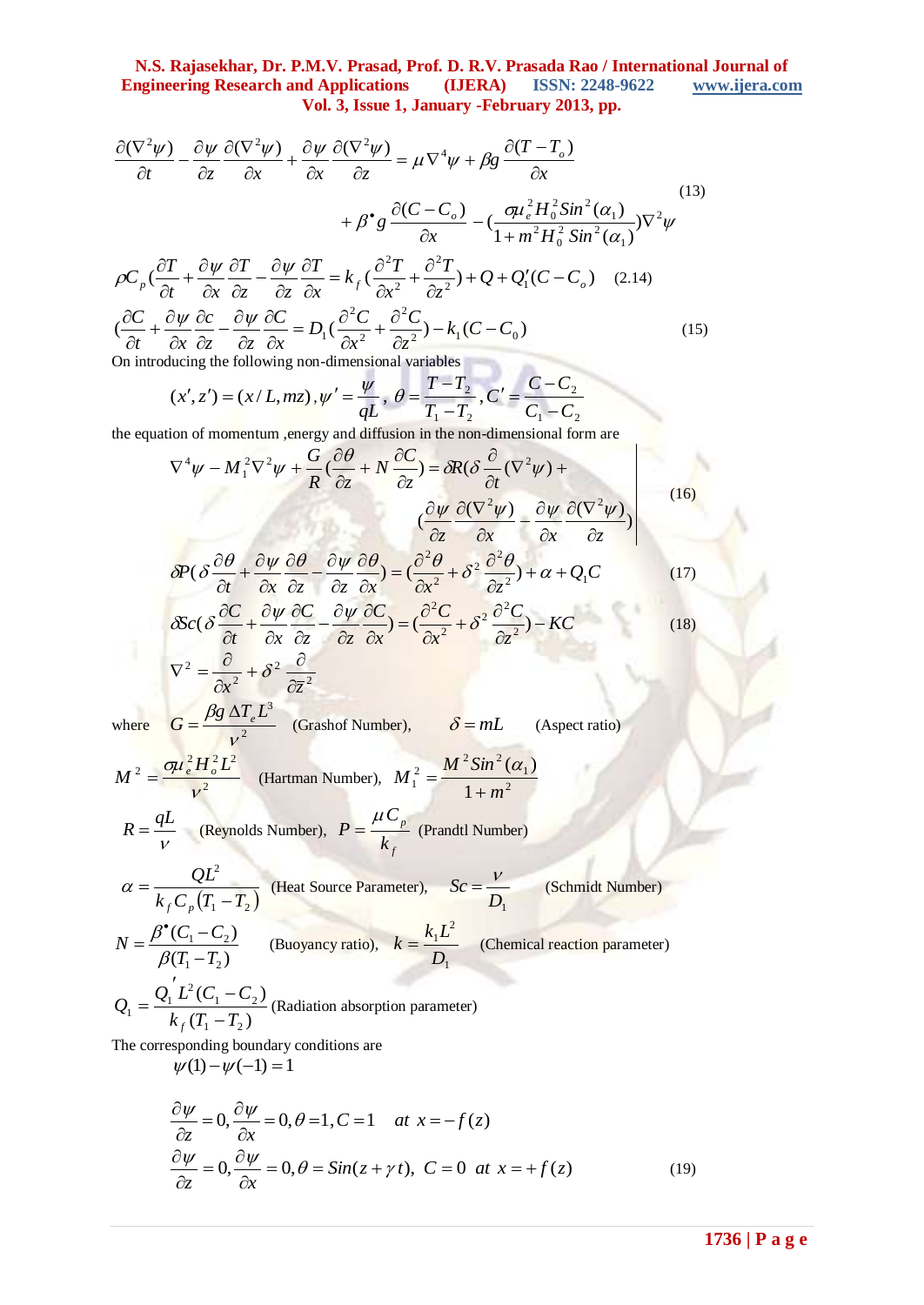#### **III. METHOD OF SOLUTION**

(20)

On introducing the transformation

$$
\eta = \frac{x}{f(z)}
$$

the equations(16)-(18) reduce to

$$
F^{4}\psi - (M_{1}^{2}f^{2})F^{2}\psi + (\frac{Gf^{3}}{R})(\frac{\partial \theta}{\partial z} + N\frac{\partial C}{\partial z}) = (\partial Rf)(\delta\frac{\partial}{\partial t}(F^{2}\psi) + (\frac{\partial \psi}{\partial z}\frac{\partial (F^{2}\psi)}{\partial \eta} - \frac{\partial \psi}{\partial \eta}\frac{\partial (F^{2}\psi)}{\partial z})
$$
\n
$$
\frac{\partial \theta}{\partial t} = \frac{\partial \psi}{\partial t} \frac{\partial (F^{2}\psi)}{\partial \eta} - \frac{\partial \psi}{\partial t} \frac{\partial (F^{2}\psi)}{\partial z}
$$
\n(21)

$$
(\delta P f)(\delta \frac{\partial \theta}{\partial t} + \frac{\partial \psi}{\partial \eta} \frac{\partial \theta}{\partial z} - \frac{\partial \psi}{\partial z} \frac{\partial \theta}{\partial \eta}) = (\frac{\partial^2 \theta}{\partial \eta^2} + \delta^2 f^2 \frac{\partial^2 \theta}{\partial z^2}) + (\alpha f^2) + (Q_1 f^2)C \quad (22)
$$

$$
(\delta \mathbf{S}cf)(\delta \mathbf{f}^2 \frac{\partial C}{\partial t} + \frac{\partial \psi}{\partial \eta} \frac{\partial C}{\partial z} - \frac{\partial \psi}{\partial z} \frac{\partial C}{\partial \eta} = \left(\frac{\partial^2 C}{\partial \eta^2} + \delta^2 f^2 \frac{\partial^2 C}{\partial z^2}\right) - (kf^2)C
$$
\n(23)

Assuming the aspect ratio  $\delta$  to be small we take the asymptotic solutions as

$$
\psi(x, z, t) = \psi_0(x, z, t) + \delta \psi_1(x, z, t) + \delta^2 \psi_2(x, z, t) + \dots
$$
  
\n
$$
\theta(x, z, t) = \theta_0(x, z, t) + \delta \theta_1(x, z, t) + \delta^2 \theta_2(x, z, t) + \dots
$$
  
\n
$$
C(x, z, t) = C_0(x, z, t) + \delta C_1(x, z, t) + \delta^2 C_2(x, z, t) + \dots
$$
\n(24)

Substituting (24) in equations (21)-(23) and equating the like powers of  $\delta$  the equations and the respective boundary conditions to the zeroth order are

$$
\frac{\partial^2 \theta_0}{\partial \eta^2} = -(\alpha f^2) = -(Q_1 f^2) C_o
$$
\n
$$
\frac{\partial^2 C_0}{\partial \eta^2} - (kf^2) C_0 = 0
$$
\n
$$
\frac{\partial^4 \psi_0}{\partial \eta^4} - (M_1^2 f^2) \frac{\partial^2 \psi_0}{\partial \eta^2} = -(Gf^3) (\frac{\partial \theta_0}{\partial z} + N \frac{\partial C_0}{\partial z})
$$
\n(27)

with

$$
\frac{\partial \psi_0}{\partial \eta} = 0, \quad \frac{\partial \psi_0}{\partial z} = 0, \quad \theta_0 = 1, \quad C_0 = 1 \quad at \quad \eta = -1 \tag{28}
$$

$$
\frac{\partial \psi_0}{\partial \eta} = 0, \quad \frac{\partial \psi_0}{\partial z} = 0, \quad \theta_0 = \sin(z + \gamma t), \quad C_0 = 0 \quad at \quad \eta = +1
$$

and to the first order are

 $\psi_0(+1) - \psi_0(-1) = 1$ 

$$
\frac{\partial^2 \theta_1}{\partial \eta^2} = (PRf)(\frac{\partial \psi_0}{\partial \eta} \frac{\partial \theta_0}{\partial z} - \frac{\partial \psi_0}{\partial z} \frac{\partial \theta_0}{\partial \eta})
$$
(29)

$$
\frac{\partial \eta^2}{\partial \eta^2} - (kf^2)C_1 = (ScRf) \left( \frac{\partial \psi_0}{\partial \eta} \frac{\partial C_0}{\partial z} - \frac{\partial \psi_0}{\partial z} \frac{\partial C_0}{\partial \eta} \right)
$$
(30)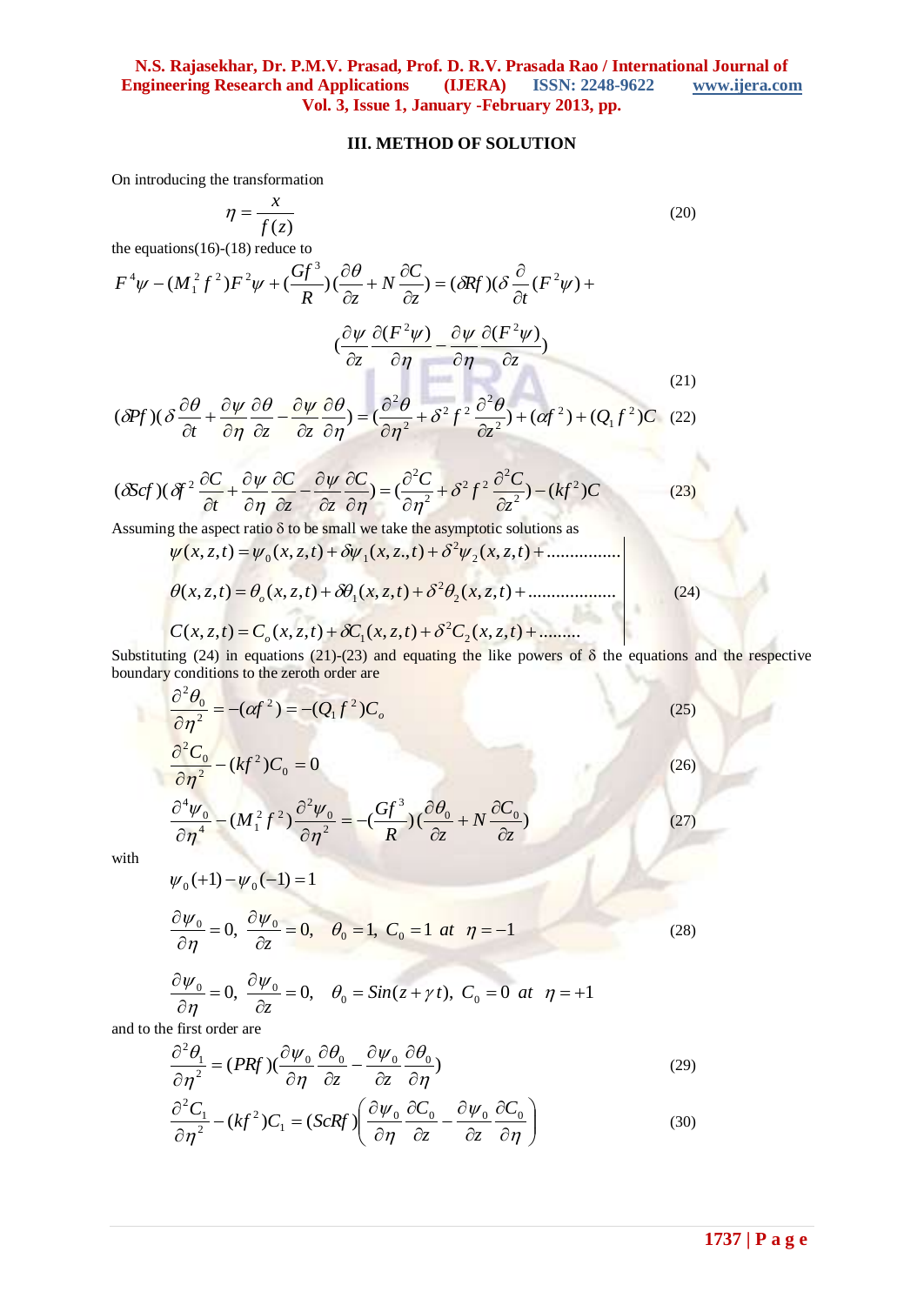$\mathbf{r}$ 

$$
\frac{\partial^4 \psi_1}{\partial \eta^4} - (M_1^2 f^2) \frac{\partial^2 \psi_1}{\partial \eta^2} = -(\frac{Gf^3}{R})(\frac{\partial \theta_1}{\partial z} + N \frac{\partial C_1}{\partial z}) + (Rf)(\frac{\partial \psi_0}{\partial \eta} \frac{\partial^3 \psi_0}{\partial z^3} - \frac{\partial \psi_0}{\partial \overline{z}} \frac{\partial^3 \psi_0}{\partial \eta \partial z^2})
$$
\n(31)

with

$$
\frac{\partial \psi_1}{\partial \eta} = 0, \quad \frac{\partial \psi_1}{\partial \overline{z}} = 0, \quad \theta_1 = 0, \quad C_1 = 0 \quad \text{at} \quad \eta = -1
$$
\n
$$
\frac{\partial \psi_1}{\partial \eta} = 0, \quad \frac{\partial \psi_1}{\partial \overline{z}} = 0, \quad \theta_1 = 0, \quad C_1 = 0 \quad \text{at} \quad \eta = +1
$$
\n(32)

# **IV. SOLUTIONS OF THE PROBLEM**

Solving the equations(25)- (27) and (29) – (31) subject to the boundary conditions (26) & (32) we obtain

$$
\theta_{0_0} = 0.5\alpha(x^2 - 1) + 0.5\sin(z + \gamma t)(1 + x) + 0.5(1 - x)
$$
  
\n
$$
C_0 = 0.5(\frac{Ch(\beta_1 x)}{Ch(\beta_1)} - \frac{Sh(\beta_1 x)}{Sh(\beta_1)}) + a_3(\frac{Ch(\beta_1 x)}{Ch(\beta_1)} - 1)
$$
  
\n
$$
\psi_0 = a_9 \cosh(M_1 x) + a_{10} \sinh(M_1 x) + a_{11} x + a_{12} + \phi_1(x)
$$
  
\n
$$
\phi_1(x) = -a_6 x + a_7 x^2 - a_8 x^3
$$

Similarly the solutions to the first order are

 $\psi_1(+1) - \psi_1(-1) = 0$ 

$$
\theta_{1} = a_{36}(x^{2}-1) + a_{37}(x^{3}-x) + a_{38}(x^{4}-1) + a_{39}(x^{5}-x) + a_{40}(x^{6}-1) +
$$
\n
$$
+ (a_{41} + xa_{43})(Ch(M x) - Ch(M_{1}) + a_{42}(Sh(M_{1}x) - xSh(M_{1})) +
$$
\n
$$
+ a_{44}(xSh(M_{1}x) - Sh(M_{1}))
$$
\n
$$
C_{1} = a_{47}(1 - \frac{Ch(\beta_{1}x)}{Ch(\beta_{1})}) + a_{48}(x - \frac{Sh(\beta_{1}x)}{Sh(\beta_{1})}) + a_{49}(x^{2} - \frac{Ch(\beta_{1}x)}{Ch(\beta_{1})}) +
$$
\n
$$
+ a_{50}(x^{3} - \frac{Sh(\beta_{1}x)}{Sh(\beta_{1})}) + a_{51}(x^{4} - \frac{Ch(\beta_{1}x)}{Ch(\beta_{1})}) + a_{52}(Ch(M_{1}x) - Ch(M_{1})\frac{Ch(\beta_{1}x)}{Ch(\beta_{1})}) +
$$
\n
$$
+ a_{53}(Sh(M_{1}x) - Sh(M_{1})\frac{Sh(\beta_{1}x)}{Sh(\beta_{1})}) + a_{54}(xCh(M_{1}x) - Ch(M_{1})\frac{Sh(\beta_{1}x)}{Sh(\beta_{1})}) +
$$
\n
$$
+ a_{55}(xSh(M_{1}x) - Sh(M_{1})\frac{Ch(\beta_{1}x)}{Ch(\beta_{1})}) + b_{3}(Sh(\beta_{2}x) - Sh(\beta_{2})\frac{Sh(\beta_{1}x)}{Sh(\beta_{1})}) +
$$
\n
$$
+ b_{4}(Sh(\beta_{3}x) - Sh(\beta_{3})\frac{Sh(\beta_{1}x)}{Sh(\beta_{1})}) + b_{5}(Ch(\beta_{2}x) - Ch(\beta_{2})\frac{Ch(\beta_{1}x)}{Ch(\beta_{1})}) +
$$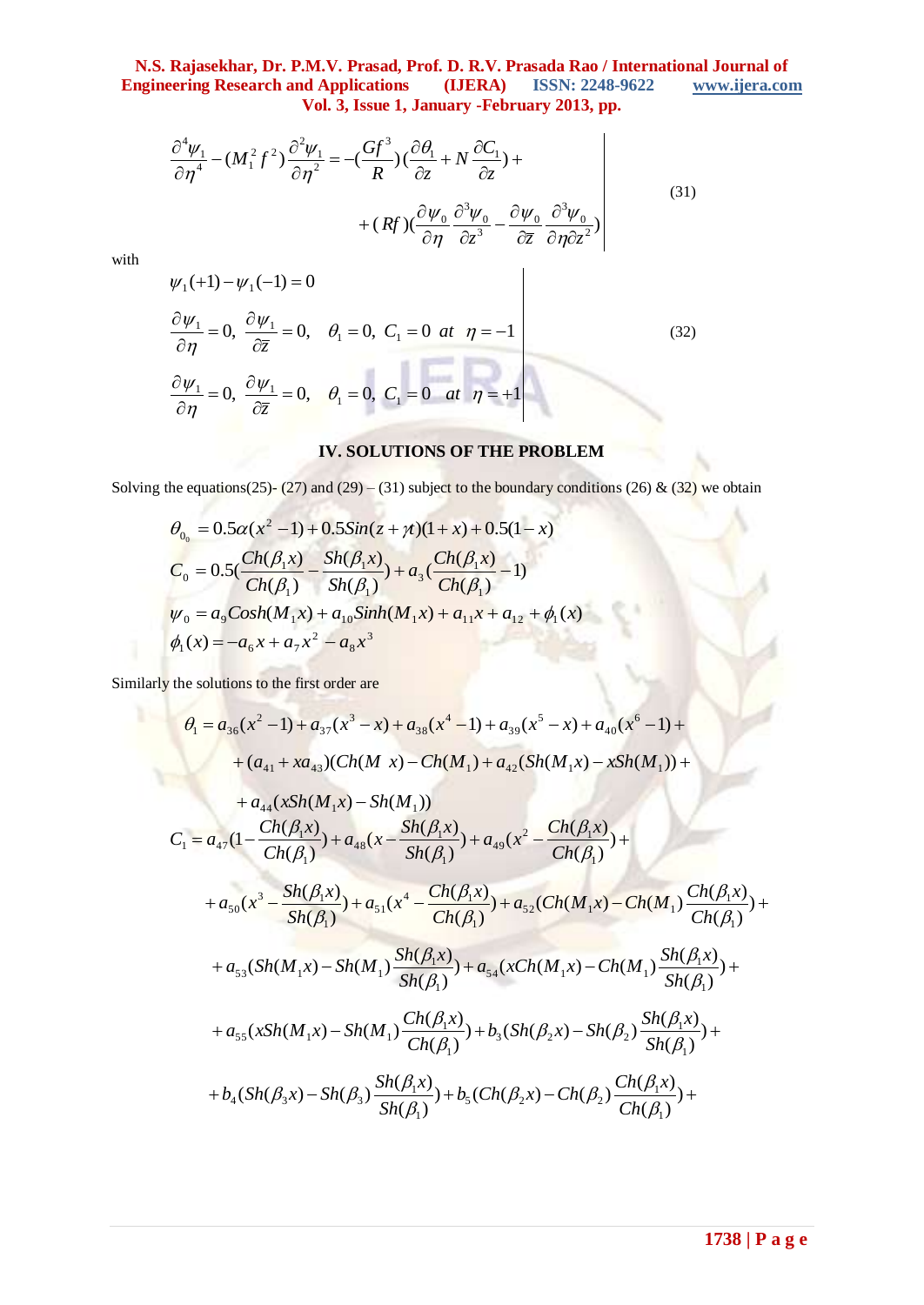$$
+b_{6}(Ch(\beta_{3}x)-Ch(\beta_{2})\frac{Ch(\beta_{1}x)}{Ch(\beta_{1})})+b_{7}(xSh(\beta_{1}x)-Sh(\beta_{1})\frac{Ch(\beta_{1}x)}{Ch(\beta_{1})})++b_{8}(x^{2}Sh(\beta_{1}x)-Sh(\beta_{1})\frac{Ch(\beta_{1}x)}{Ch(\beta_{1})})+b_{9}(x^{3}Sh(\beta_{1}x)-Sh(\beta_{1})\frac{Ch(\beta_{1}x)}{Ch(\beta_{1})})++b_{11}(xCh(\beta_{1}x)-Ch(\beta_{1})\frac{Sh(\beta_{1}x)}{Sh(\beta_{1})})+b_{12}(x^{2}Ch(\beta_{1}x)-Ch(\beta_{1}))++b_{13}(x^{3}Ch(\beta_{1}x)-Ch(\beta_{1})\frac{Sh(\beta_{1}x)}{Sh(\beta_{1})})
$$

1  $W_1 = d_2 \text{Cosh}(M_1 x) + d_3 \text{Sinh}(M_1 x) + d_4 x + d_5 + \phi_4(x)$ 

$$
\phi_4(x) = b_{65}x + b_{66}x^2 + b_{67}x^3 + b_{68}x^4 + b_{69}x^5 + b_{70}x^6 + b_{71}x^7 + (b_{72}x +
$$
  
+  $b_{74}x^2 + b_{77}x^3$ ) $Cosh(M_1x) + (b_{73}x + b_{75}x^2 + b_{76}x^3)$  $Sinh(M_1x) +$   
+  $b_{78}Cosh(\beta_1x) + b_{79}Sinh(\beta_{1x}x)$ 

#### **V. NUSSELT NUMBER and SHERWOOD NUMBER**

The rate of heat transfer (Nusselt Number) on the walls has been calculated using the formula

$$
Nu = \frac{1}{(\theta_m - \theta_w)} \left(\frac{\partial \theta}{\partial x}\right)_{x=\pm 1} \quad \text{where} \quad \theta_m = 0.5 \int_{-1}^{1} \theta \, dx
$$
  
\n
$$
(Nu)_{x=\pm 1} = \frac{1}{\theta_m - \sin(z + \pi)} (b_{24} + \delta_{22}) \qquad (Nu)_{x=-1} = \frac{1}{(\theta_m - 1)} (b_{25} + \delta_{23})
$$
  
\n
$$
\theta_m = b_{26} + \delta b_{27}
$$

The rate of mass transfer (Sherwood Number) on the walls has been calculated using the formula

$$
Sh = \frac{1}{(C_m - C_w)} \left(\frac{\partial C}{\partial x}\right)_{x=\pm 1} \quad \text{where} \quad C_m = 0.5 \int_{-1}^{1} C \, dx
$$
\n
$$
(Sh)_{x=\pm 1} = \frac{1}{C_m} (b_{18} + \delta b_{16}) \quad (Sh)_{x=-1} = \frac{1}{(C_m - 1)} (b_{19} + \delta b_{17})
$$
\n
$$
C_m = b_{20} + \delta b_{21}
$$

where  $a_1, a_2, \ldots, a_{90}, b_1, b_2, \ldots, b_{79}$  are constants

#### **VI. RESULTS AND DISCUSSION OF THE NUMERICAL RESULTS**

We investigate the effect of Hall currents on the unsteady convective heat and mass transfer flow in a vertical wavy channel in the presence of heat generating sources under the influence of an inclined magnetic field. The equations governing the flow, heat and mass transfer are solved by employing a perturbation technique with the aspect ratio  $\delta$  as a perturbation parameter. The unsteadiness in the flow is due to the traveling thermal waves imposed on the walls.

Figs.1-4 represent the axial velocity (w)for different variations of, M, m,  $\beta$ ,  $\lambda$ . The actual axial flow is in the vertically downward direction and hence w>0 represents the reversal flow. Fig-1 represents w with Hartman number M and Hall parameters m. It is found that at  $M = 5$ , w exhibits a reversal flow in the region  $-0.8 \le \eta \le$ 0.4 and as M increases, the region of reversal flow reduces in its size.  $|w|$  reduces with M $\leq$ 5 and for higher M = 7, |w| depreciates in the region  $-0.8 \le \eta \le 0.2$  and enhances in the remaining region and for still higher M = 9, |w| enhances in the regions adjacent to  $\eta = \pm 1$  and reduces in the central region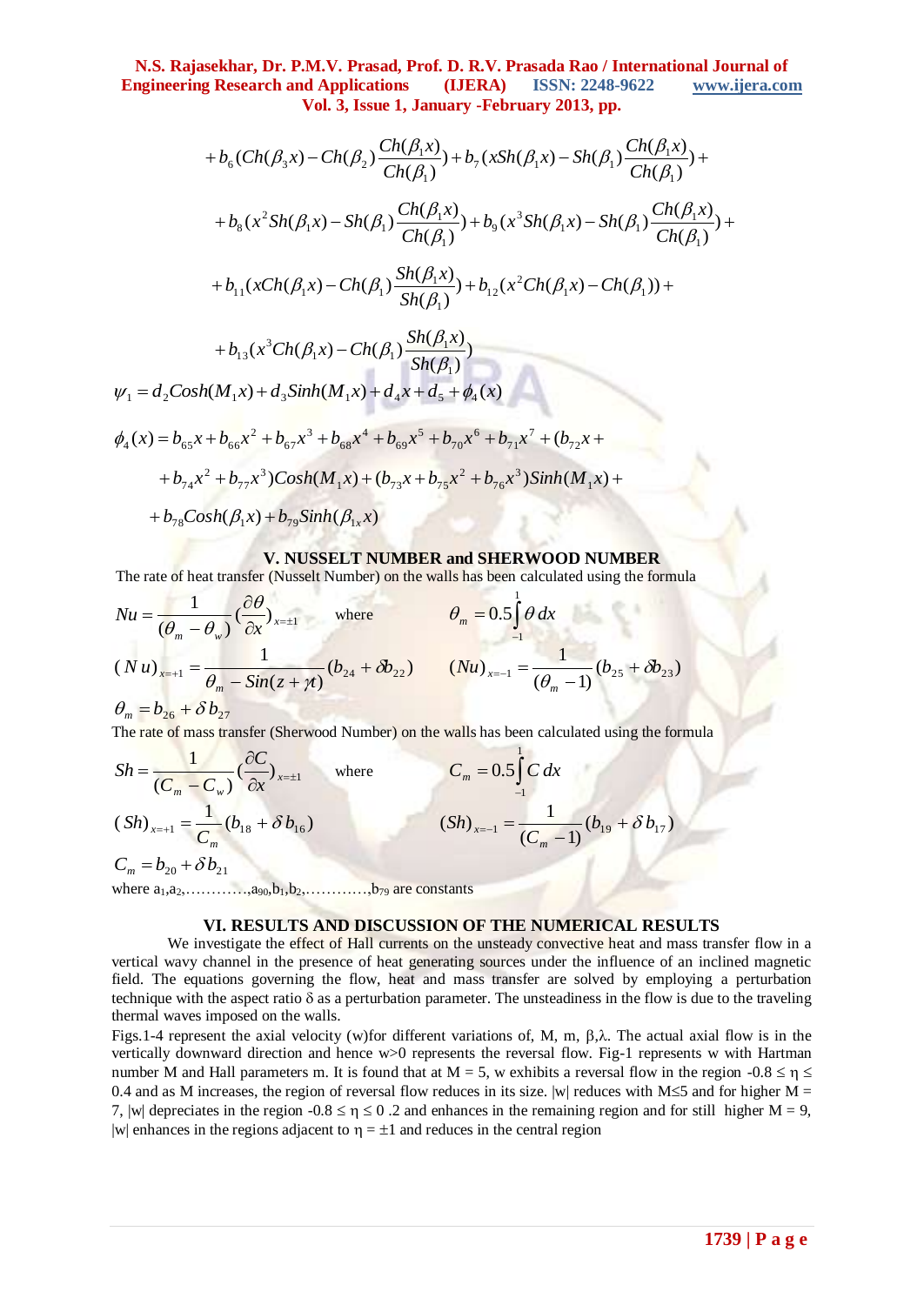

The variation of w in m shows that w exhibits a reversal flow for  $m \ge 2.5$  and region of reversal flow reduces with increase in m. |w| enhances with increase in m $\leq$ 2.5 and reduces with m>2.5. Fig-3 represents the effect of wall waviness on w. It is found that the higher the constriction of the channel walls lesser  $|w|$  in the flow region and for further higher constriction larger |w|. Fig-2 represents w with chemical reaction parameter k and radiation absorption parameter  $Q_1$ . Higher the chemical reaction parameter k larger  $|w|$ . An increase in  $Q_1$  results in an enhancement in |w|. Fig-4 represents the variation of w with inclination  $\lambda$  of the magnetic field. It is found that |w| depreciates with increase in  $\lambda \leq \pi/2$  and enhances with higher  $\lambda = \pi$  and again depreciates with still higher  $\lambda = 2\pi$ .

The secondary velocity (u) which arises due to the non-uniform boundary temperature is exhibited in figures 5-8. Fig.5 represents |w| with M and m. It is found that higher the Lorentz force smaller  $|u|$  in the flow region.  $|u|$ enhances with m
ightarrow 1.5 and for higher m = 2.5, |u| enhances in the left half and reduces in the right half and for still higher  $m = 3.5$ , we notice a depreciation in |u| in the entire flow region. Fig-6 represents u with k and  $Q_1$ . It is found that higher chemical reaction parameter k larger |u|. An increase in  $Q_1 \le 1.5$  enhances |u| and for higher  $Q_1 \ge 2.5$ , we notice a depreciation in |u|. The variation of u with inclination of  $\lambda$  is shown in fig-14. It is found that |u| enhances with increase in  $\lambda \leq \pi/2$  and for higher  $\lambda \geq \pi$  we notice a depreciation in |u| in entire flow region(Fig-7). Fig-8 represents u with  $\beta$ . It is found that higher the constriction of channel walls smaller |u| in the flow region and for further higher constriction larger |u| in the flow region.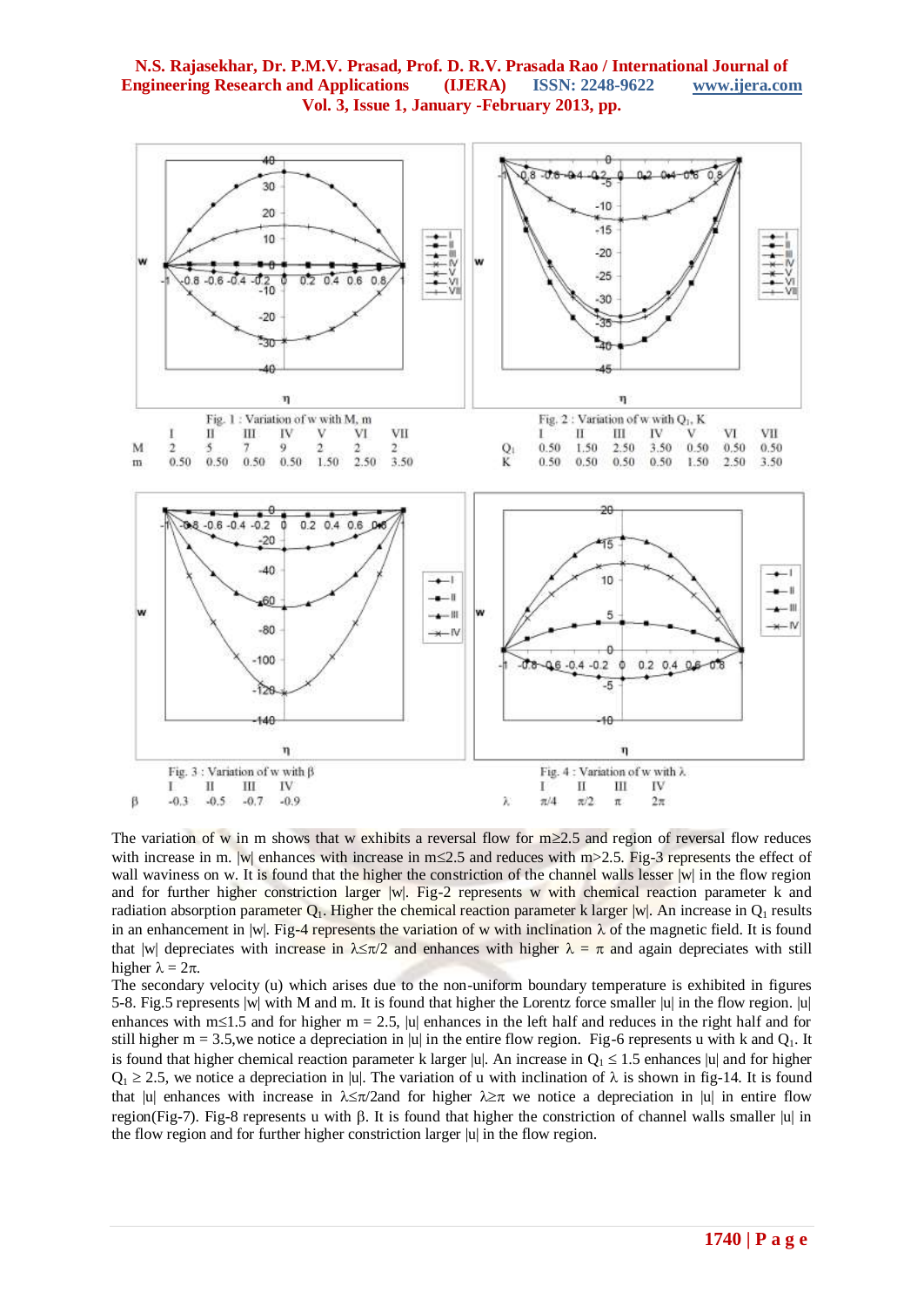

The non-dimensional temperature( $\theta$ ) is shown in figs. 9-12 for different parametric values. We follow the convention that the non-dimensional temperature is positive or negative according as the actual temperature is greater or lesser than  $T_2$ . Fig.9 represents  $\theta$  with M and m. It is found that higher the Lorentz force smaller the actual temperature. The variation of  $\theta$  with m shows that the actual temperature enhances with m $\leq 1.5$  and reduces with m2.5 and for still higher  $m = 3.5$  we notice an enhancement in the actual temperature.. Fig-10 represents  $\theta$  with k and  $Q_1$ . It is found that the actual temperature enhances in the left half and reduces in the right half with smaller and higher values of the chemical reaction parameter k and for intermediate values of  $k(=2.5)$  the actual temperature reduces in the left half and enhances in the right half. An increase in the radiation absorption parameter  $Q_1$  enhances the actual temperature. Fig-11 represents  $\theta$  with inclination  $\lambda$  of the magnetic field. It is found that the actual temperature reduces with  $\lambda \leq \pi/2$  and enhances with  $\lambda = \pi$  and again depreciates with higher  $\lambda = 2\pi$ . Fig.12 represents  $\theta$  with  $\beta$ . It is found that higher the constriction of the channel walls larger the actual temperature and for higher  $|\beta| \ge 0.7$  the actual temperature reduces in left half and enhances in the right half.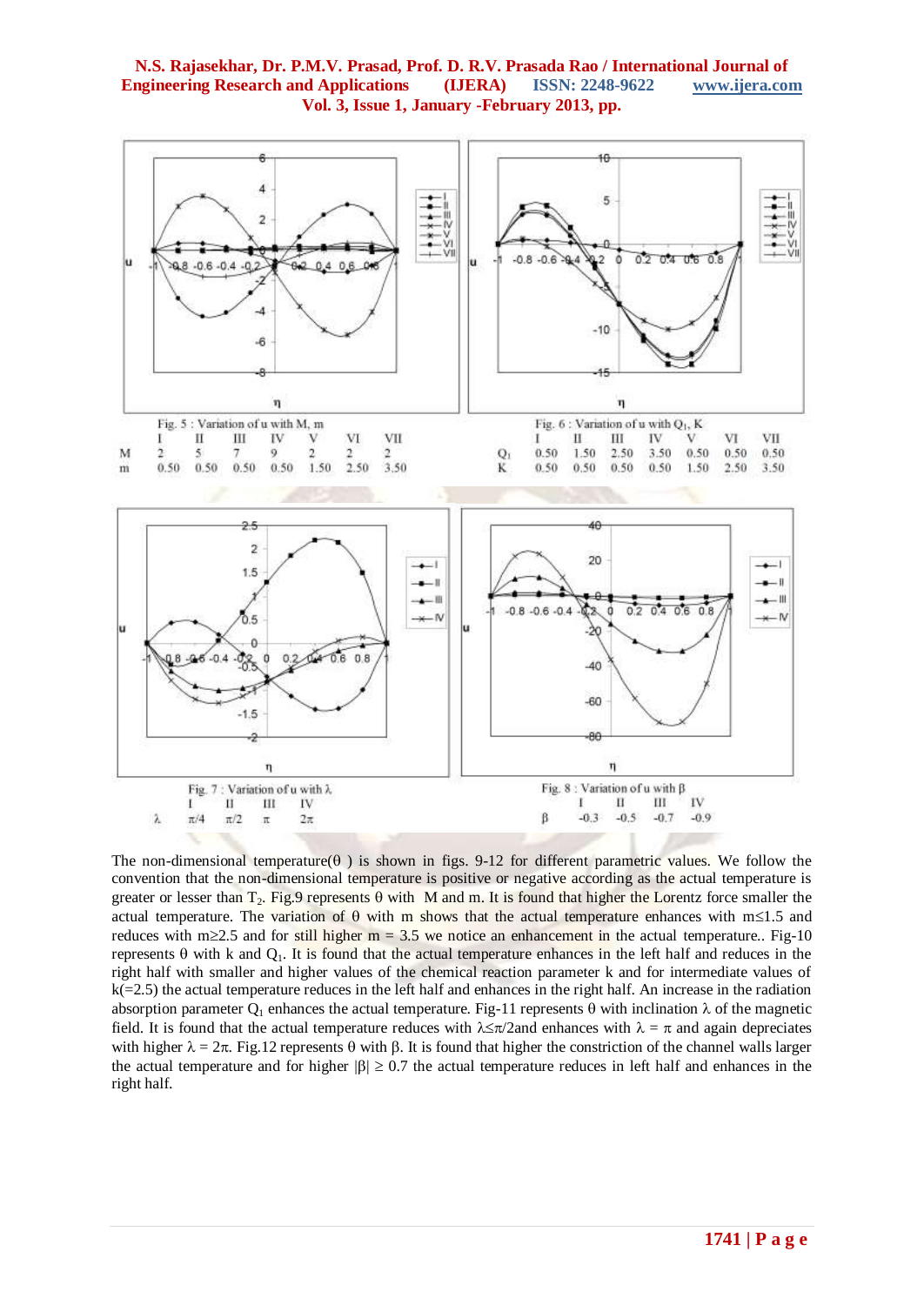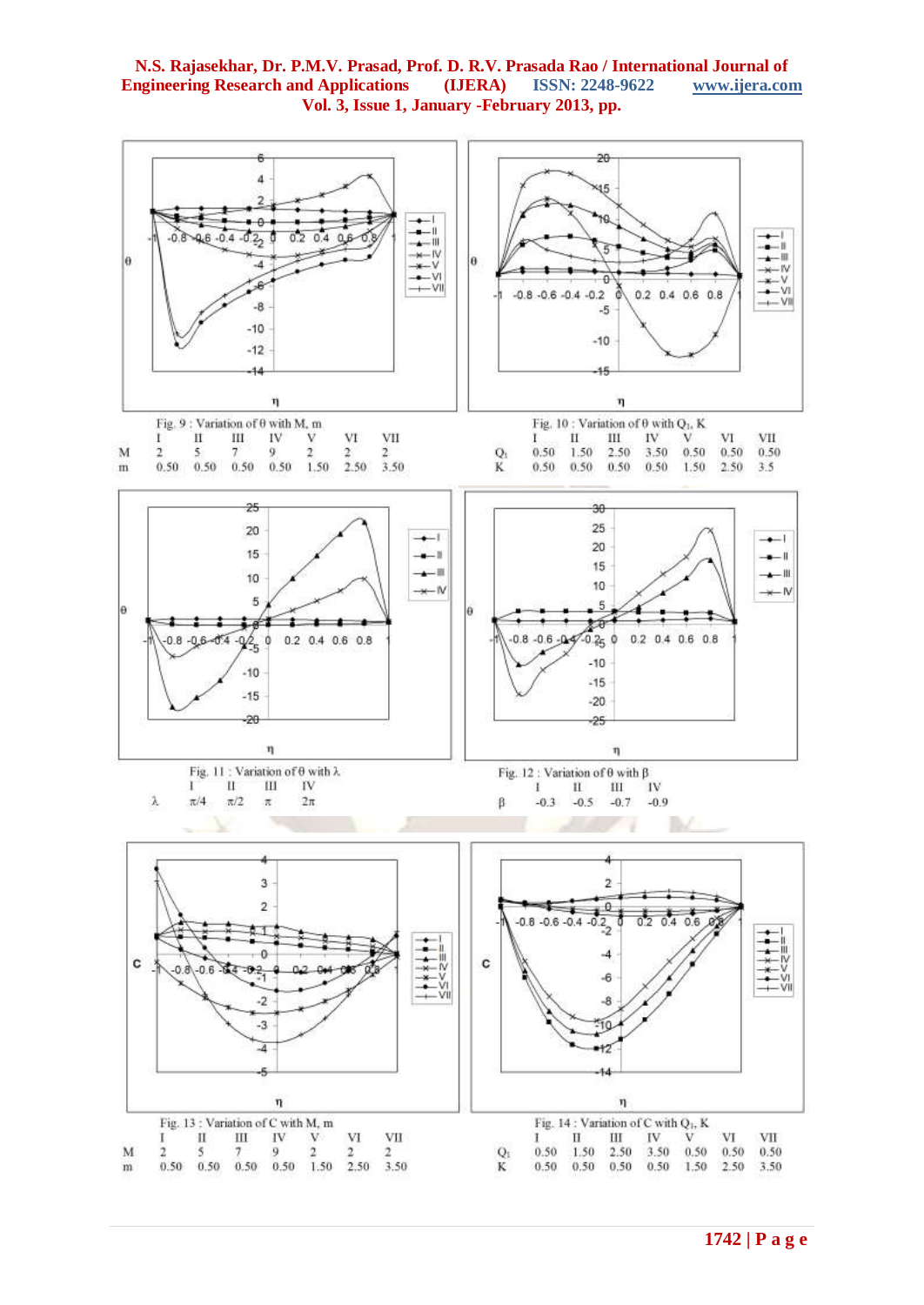

The non-dimensional concentration (C) is shown in figures 13-16 for different parametric values. We follow the convention that the non-dimensional concentration is positive or negative according as the actual concentration is greater or lesser than  $C_2$ . Fig.13 represents C with M and m. It is found that the actual concentration enhances with M $\leq$ 5 and depreciates with M $\geq$ 10. The actual concentration depreciates with smaller and higher values of m and for moderate values of  $m = 2.5$ , the concentration enhances in the flow region. Fig-14 represent C wit k and  $Q_1$ . It is found that the actual concentration enhances with  $Q_1 \geq 2.5$ . Fig.15 represents C with inclination  $\lambda$  of the magnetic field. It is found that the actual concentration enhances with  $\lambda \leq \pi/2$  and depreciates with  $\lambda \geq \pi$ . Fig.16 represents  $C$  with  $\beta$ . It is found that higher the constriction of the channel walls larger the actual concentration and for further higher constriction  $|\beta| \ge 0.7$ , we notice a depreciation in it.

The average Nusselt number (Nu) is exhibited in tables. 1-6 for different values of G, ,M, m,  $\beta$ , k, Q<sub>1</sub>. The variation of Nu with Hartmann number M shows that higher the Lorentz force smaller |Nu| and for further higher Lorentz force (M≥10) larger |Nu| at both the walls. An increase in m<1.5 reduces |Nu| and enhances with higher m $\geq 2.5$  at  $\eta = \pm 1$ . The variation of  $\theta$  with  $\beta$  shows that higher the constriction of the channel walls larger |Nu| for G>0 and for higher | $\beta$ |  $\geq$  0.7 larger |Nu| in the heating case and smaller |Nu| in the cooling case at  $\eta = 1$ and at  $\eta = -1$ , larger |Nu| for all G (tables. 1&3). An increase in the chemical reaction parameter k≤1.5 enhances |Nu| at  $\eta = -1$  and reduces at  $\eta = -1$  and for higher k \net 2.5 it reduces at  $\eta = +1$  and enhances at  $\eta = -1$ . An increase in the radiation absorption parameter  $Q_1$  enhances |Nu| at  $\eta = 1$  and at  $\eta = -1$ , |Nu| enhances with  $Q_1 \leq 1.5$  and reduces with  $Q_1 \geq 2.5$  (tables. 2&4).

# **Table 1**

| G               |             | $\mathbf{I}$ | III       | IV          | $\overline{V}$ | VI          | <b>VII</b> | <b>VIII</b> |
|-----------------|-------------|--------------|-----------|-------------|----------------|-------------|------------|-------------|
| 10 <sup>2</sup> |             |              |           | $-14.56674$ | $-87.77473$    | 8.40258     | 4.43797    | $-64.30024$ |
|                 | $-48.85744$ | 16.18368     | 193.36560 |             |                |             |            |             |
| $3x10^2$        |             |              |           |             |                |             | 3.96728    |             |
|                 | 193.35780   | 13.00918     | 192.46040 | 108.32930   | 655.65470      | 182.78910   |            | 361.03100   |
| $-10^{2}$       | 84.18954    |              |           | $-1.09368$  | $-39.13083$    | $-74.08566$ | 7.60493    | 5.89893     |
|                 |             | 19.35514     | 195.27080 |             |                |             |            |             |
|                 | 205.78320   |              |           | $-68.41004$ |                |             | 13.46812   |             |
| $3x10^2$        |             | 22.52357     | 196.67590 |             | 509.72290      | 430.25380   |            | 150.43350   |
| M               | 2           |              | 10        | 2           |                | 2           | 2          |             |
| m               | 0.5         | 0.5          | 0.5       | 1.5         | 2.5            | 3.5         | 0.5        | 0.5         |
|                 | $-0.5$      | $-0.5$       | $-0.5$    | $-0.5$      | $-0.5$         | $-0.5$      | $-0.3$     | $-0.7$      |

**Average Nusselt number (Nu) at**  $\eta = +1$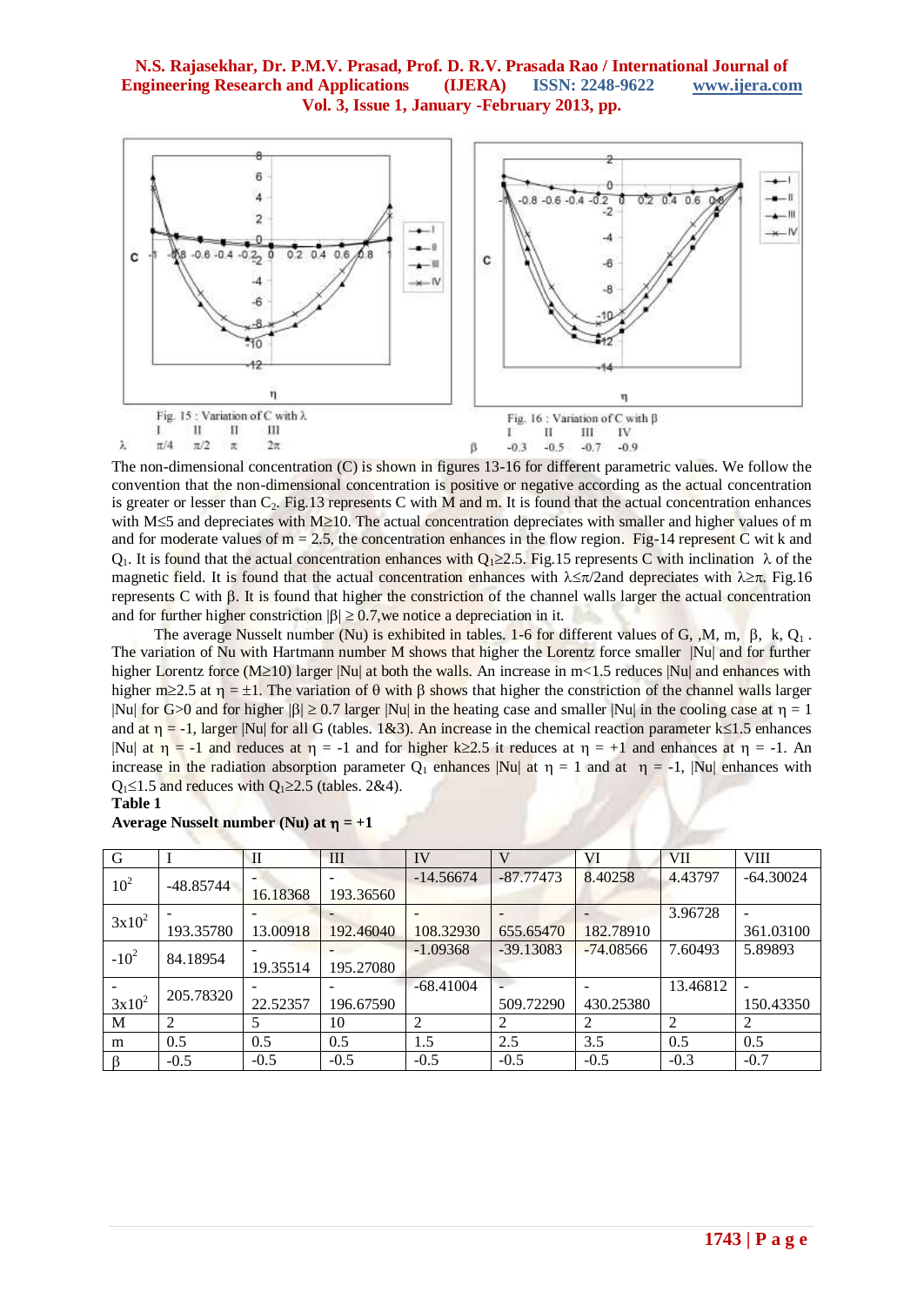# **Table 2**

**Average Nusselt number (Nu) at**  $\eta = +1$ 

| G               |              | Н            | Ш            | IV           |              | VI        |
|-----------------|--------------|--------------|--------------|--------------|--------------|-----------|
| 10 <sup>2</sup> | $-82.04272$  | $-783.65770$ | $-163.79100$ | $-252.44410$ | $-422.84540$ | -593.2468 |
| $3x10^2$        | $-227.87220$ | $-951.02950$ | $-508.06370$ | $-685.92480$ |              |           |
| $-10^2$         | 55.68642     | $-627.00200$ | 129.89140    | 172.93620    | 290.18600    | 407.43580 |
| $-3x10^2$       | 55.68642     | $-627.00200$ | 129.89140    | 172.93620    | 290.18600    | 407.43580 |
| k               | 0.5          | 1.5          | 2.5          | 0.5          | 0.5          | 0.5       |
|                 | 0.5          | 0.5          | 0.5          | 1.5          | 2.5          | 3.5       |

**Table 3**

#### **Average Nusselt number (Nu) at**  $\eta = -1$

| ືອ<br>$\overline{G}$ |                | П        | Ш         | IV          | V         | VI          | <b>VII</b> | <b>VIII</b> |
|----------------------|----------------|----------|-----------|-------------|-----------|-------------|------------|-------------|
| 10 <sup>2</sup>      | $-82.04272$    | 15.20658 | 138.72830 | $-20.12613$ | 54.97598  | 40.17641    |            | $-20.90696$ |
|                      |                |          |           |             |           |             | 53.46166   |             |
| $3x10^2$             |                | 17.80350 | 138.28590 |             |           | $-25.38758$ | $-9.87950$ |             |
|                      | 227.87220      |          |           | 102.70590   | 111.12320 |             |            | 186.54640   |
| $-10^{2}$            | 55.68642       | 12.61182 | 139.17070 | 5.31532     |           | $-87.81957$ | 0.86312    | $-15.48188$ |
|                      |                |          |           |             | 146.15430 |             |            |             |
|                      | 185.31520      | 10.01921 | 139.61320 | $-26.38150$ |           |             | 9.09483    |             |
| $3x10^2$             |                |          |           |             | 714.51390 | 409.37550   |            | 170.27110   |
| M                    | $\overline{2}$ | 5        | 10        | 2           | 2         |             | 2          |             |
| m                    | 0.5            | 0.5      | 0.5       | 1.5         | 2.5       | 3.5         | 0.5        | 0.5         |
| β                    | $-0.5$         | $-0.5$   | $-0.5$    | $-0.5$      | $-0.5$    | $-0.5$      | $-0.3$     | $-0.7$      |

#### **Table 4**

**Average Nusselt number (Nu) at**  $n = -1$ 

| G               |              | П           | Ш            | IV           |            | Vl           |
|-----------------|--------------|-------------|--------------|--------------|------------|--------------|
| 10 <sup>2</sup> | $-82.04272$  | $-25.93782$ | $-43.85055$  | $-130.81710$ | $-5.46166$ | $-20.90696$  |
| $3x10^2$        | $-227.87220$ | $-63.36485$ | $-109.76490$ | $-385.76730$ | $-9.87950$ | $-186.54640$ |
| $-102$          | 55.68642     | 8.97174     | 19.17013     | 107.688890   | 0.86312    | $-15.48188$  |
| $-3x10^2$       | 185.31520    | 41.51382    | 79.29713     | 329.75060    | 9.09483    | $-170.27110$ |
| K               | 0.5          | 1.5         | 2.5          | 0.5          | 0.5        | 0.5          |
| $\mathrm{Q}_1$  | 0.5          | 0.5         | 0.5          | 1.5          | 2.5        | 3.5          |

The rate of mass transfer (Sherwood number )(Sh) at  $\eta = \pm 1$  is shown in tables.5-8 for different variations. With respect to M, we find that the rate of mass transfer at  $\eta = 1$  reduces with M is and enhances with M210 and at  $\eta = -1$ , it enhances with M for all G. An increase in m is 1.5 reduces  $|Sh|$  at  $\eta = \pm 1$  and enhances with higher m $\geq 2.5$ . The variation of Sh with Sc shows that lesser the molecular diffusivity larger  $|Sh|$  at  $\eta = 1$ and at  $\eta = -1$  larger  $|\text{Sh}|$  and for further lowering of the diffusivity smaller  $|\text{Sh}|$ . Higher the of constriction of the channel walls larger  $|Sh|$  at  $\eta = 1$ . At  $\eta = -1$ , for  $|\beta| \le 0.5$ , larger  $|Sh|$  for G $> 0$  and smaller  $|Sh|$  for G $< 0$  and for still higher  $|\beta| \ge 0.7$ , larger  $|Sh|$  for all G (tables.5&7). The variation of  $|Sh|$  with chemical reaction parameter k shows that  $|Sh|$  at  $\eta = 1$  reduces with k≤1.5 and enhances with higher k≥2.5 while at  $\eta = -1$ ,  $|Sh|$  depreciates for all G (tables. 6&8).

**Table 5**

#### **Sherwood number (Sh) at**  $\eta = +1$

| G               |              |            | Ш          | IV          |             | VI          | <b>VII</b>  | <b>VIII</b>  |
|-----------------|--------------|------------|------------|-------------|-------------|-------------|-------------|--------------|
| 10 <sup>2</sup> | $-40.53192$  | $-0.15278$ | $-0.61242$ | $-25.96120$ | 26.85554    | 18.73391    | $-20.74987$ | $-836.77510$ |
| $3x10^2$        | $-111.45770$ | $-0.14498$ | $-0.81747$ | $-71.84126$ | 93.75404    | 67.95721    | $-49.74468$ |              |
| $-10^{2}$       | 29.66318     | $-0.12312$ | 48.24527   | 17.89869    | $-33.35181$ | $-29.03828$ | 8.38515     | 642.55190    |
| $-3x10^2$       | 99.05874     | $-0.13675$ | $-1.44310$ | 59.59518    | $-88.01270$ | $-75.64496$ | 37.16119    | 1776.96600   |
| M               |              |            | 10         |             |             |             |             | ∠            |
| m               | 0.5          | 0.5        | 0.5        | 1.5         | 2.5         | 3.5         | 0.5         | 0.5          |
|                 | $-0.5$       | $-0.5$     | $-0.5$     | $-0.5$      | $-0.5$      | $-0.5$      | $-0.3$      | $-0.7$       |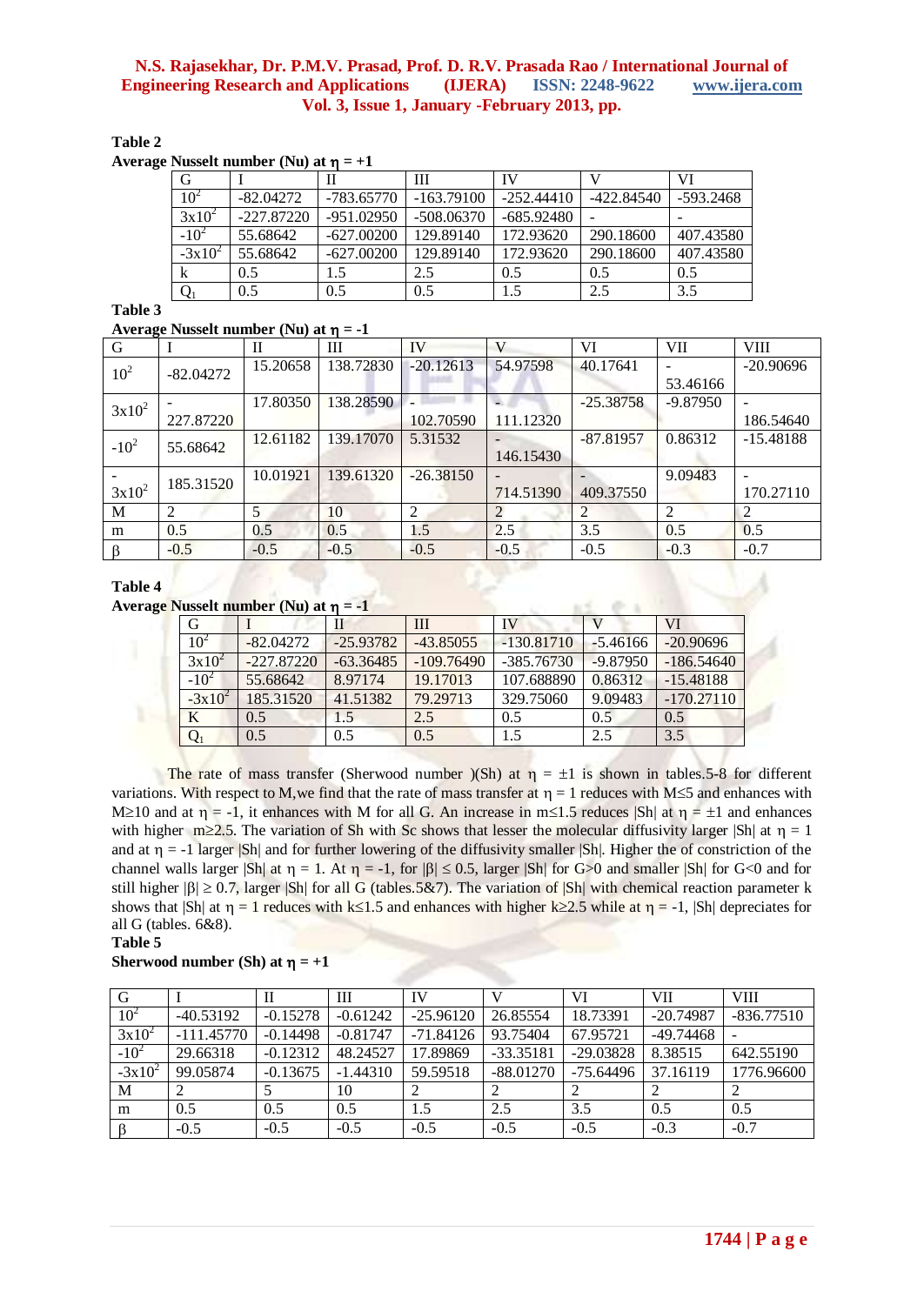**Table 6**

**Sherwood number (Sh) at**  $\eta = +1$ 

| G                  |              |            | Ш           | IV           |              | VI           |
|--------------------|--------------|------------|-------------|--------------|--------------|--------------|
| $10^{2}$           | $-40.53192$  | 0.00365    | $-35.42921$ | $-40.53192$  | $-40.53192$  | $-40.53192$  |
| $3x10^2$           | $-111.45770$ | 0.01185    | $-92.38190$ | $-111.45770$ | $-111.45770$ | $-111.45770$ |
| $\overline{-10}^2$ | 29.66318     | $-0.00394$ | 23.82767    | 29.66318     | 29.66318     | 29.66318     |
| $-3x10^2$          | 99.05874     | $-0.01213$ | 94.04135    | 99.05874     | 99.05874     | 99.05874     |
| k                  | 0.5          | 1.5        | 2.5         | 0.5          | 0.5          | 0.5          |
| Q <sub>1</sub>     | 0.5          | 0.5        | 0.5         | 1.5          | 2.5          | 3.5          |

**Table 7**

 $\frac{\text{Chorwood number (Sh)}{\text{ch}} \cdot \text{ch}}{=} 1$ 

| $\mathbf{S}$ lici wood huiliber ( $\mathbf{S}$ li) at $\mathbf{I} = \mathbf{I}$ |             |          |          |             |             |             |             |             |  |  |
|---------------------------------------------------------------------------------|-------------|----------|----------|-------------|-------------|-------------|-------------|-------------|--|--|
| G                                                                               |             |          | Ш        | IV          |             | VI          | <b>VII</b>  | <b>VIII</b> |  |  |
| $10^{2}$                                                                        | $-27.13410$ | 23.62002 | 23.76799 | $-3.53385$  | 21.05400    | 16.08531    | $-21.66488$ | $-831.3570$ |  |  |
| $3x10^2$                                                                        | $-97.99581$ | 23.35629 | 22.48002 | $-48.87457$ | 87.56889    | 65.22829    | $-50.7448$  |             |  |  |
| $-10^{2}$                                                                       | 42.95737    | 22.85341 | 20.43503 | 39.71637    | $-38.97121$ | $-31.76408$ | 7.22442     | 646.14940   |  |  |
| $-3x10^2$                                                                       | 112.29040   | 23.10046 | 21.38219 | 80.92419    | $-93.31511$ | $-78.29342$ | 36.08311    | 1779.893    |  |  |
| M                                                                               |             |          | 10       |             |             |             |             |             |  |  |
| m                                                                               | 0.5         | 0.5      | 0.5      | 1.5         | 2.5         | 3.5         | 0.5         | 0.5         |  |  |
|                                                                                 | $-0.5$      | $-0.5$   | $-0.5$   | $-0.5$      | $-0.5$      | $-0.5$      | $-0.3$      | $-0.7$      |  |  |

# **Table 8**

**Sherwood number (Sh) at**  $n = -1$ 

|           |             | Н           | Ш           | IV          |             | VI          |
|-----------|-------------|-------------|-------------|-------------|-------------|-------------|
| $10^2$    | $-27.13410$ | 0.96344     | $-473.2986$ | $-27.13410$ | $-27.13410$ | $-27.13410$ |
| $3x10^2$  | -97.99581   | $-69.94053$ | 0.97137     | $-97.99581$ | $-97.99581$ | -97.99581   |
| $-10^{2}$ | 42.95737    | 35.70866    | 0.95477     | 42.95737    | 42.95737    | 42.95737    |
| $-3x10^2$ | 112.29040   | 0.94684     | $-329.2973$ | 112.29040   | 112.29040   | 112.29040   |
| K         | 0.5         | 1.5         | 2.5         | 0.5         | 0.5         | 0.5         |
|           | 0.5         | 0.5         | 0.5         | 1.5         | 2.5         | 3.5         |

# **VII. CONCLUSION**

The effect of chemical reaction, radiation absorption and wall wavyness on mixed convective heat and mass transfer flow is analysed by employing perturbation technique. The velocity temperature and concentration and rate of heat and mass transfer are discussed for different variations k,  $Q_1$ , and  $\beta$ . The important conclusions of this analysis are

- 1. The axial velocity (w) exhibits the reversal flow for  $m \ge 2.5$  and region of reversal flow reduces with increase in m.  $|w|$  enhances with increase in m $\leq$ 2.5 and reduces with m $>$ 2.5. Higher the constriction of the channel walls lesser |w| in the flow region and for further higher constriction larger |w|. Higher the chemical reaction parameter k larger |w|. An increase in  $Q_1$  results in an enhancement in |w|.
- 2) The secondary velocity (u) which arises due to the non-uniform boundary temperature enhances with  $m\leq 1.5$ and for higher m = 2.5, |u| enhances in the left half and reduces in the right half and for still higher m = 3.5, we notice a depreciation in |u| in the entire flow region. Higher chemical reaction parameter k larger |u|. An increase in  $Q_1 \le 1.5$  enhances |u| and for higher  $Q_1 \ge 2.5$ , we notice a depreciation in |u|. Higher the constriction of channel walls smaller |u| in the flow region and for further higher constriction larger |u| in the flow region.
- 3) The actual temperature enhances with m\sum state m =  $3.5$  and for still higher m =  $3.5$  we notice an enhancement in the actual temperature. The actual temperature enhances in the left half and reduces in the right half with smaller and higher values of the chemical reaction parameter k and for intermediate values of k(=2.5) the actual temperature reduces in the left half and enhances in the right half. An increase in the radiation absorption parameter  $Q_1$  enhances the actual temperature. Higher the constriction of the channel walls larger the actual temperature and for higher  $|\beta| \ge 0.7$  the actual temperature reduces in left half and enhances in the right half.
- 4) The actual concentration depreciates with smaller and higher values of m and for moderate values of m=2.5, the concentration enhances in the flow region. The actual concentration enhances with  $Q_1 \geq 2.5$ . Higher the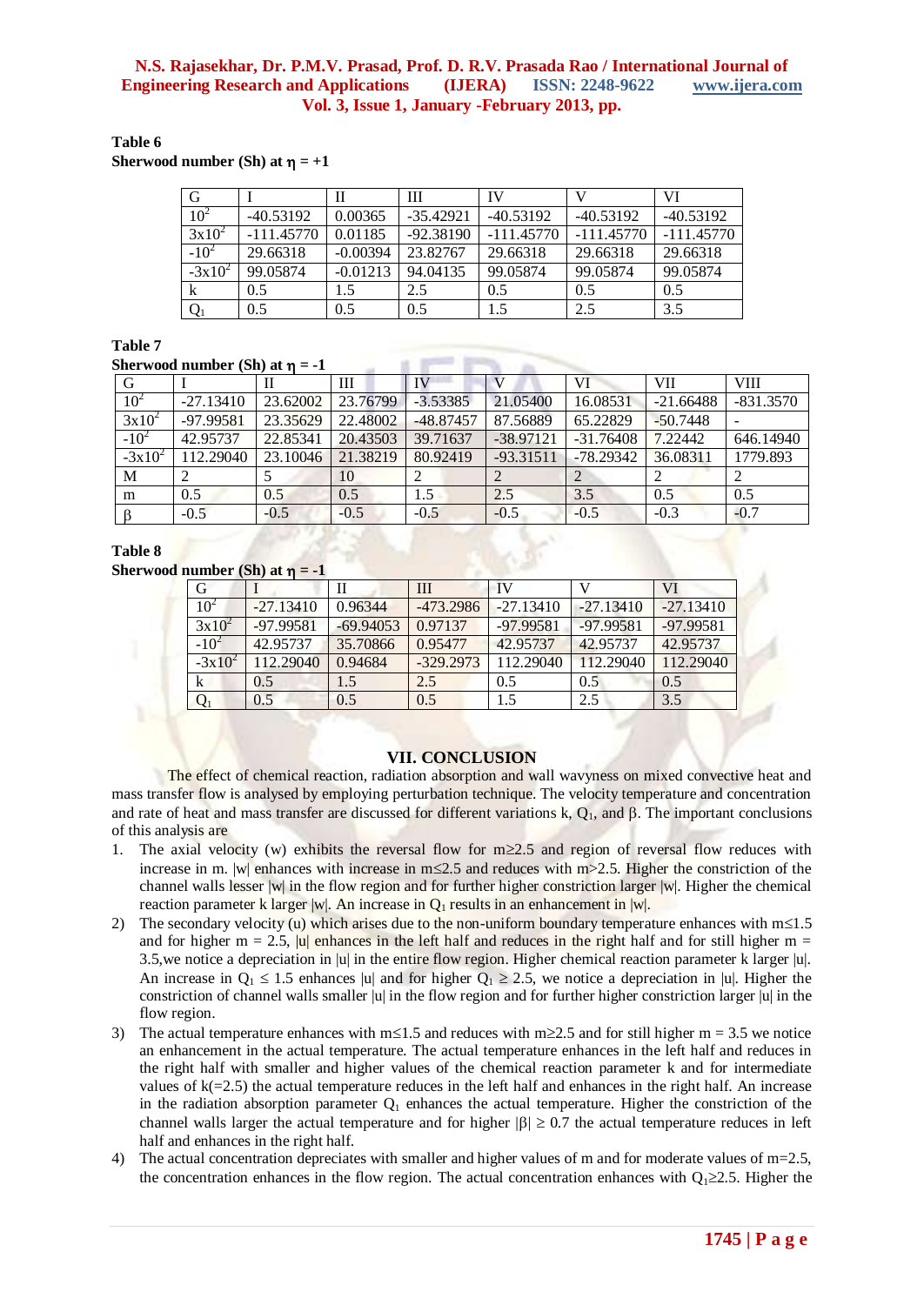constriction of the channel walls larger the actual concentration and for further higher constriction  $|\beta| \ge 0.7$ , we notice a depreciation in it.

- 5) An increase in m<1.5 reduces |Nu| and enhances with higher m $\geq$ 2.5 at  $\eta = \pm 1$ . Higher the constriction of the channel walls larger |Nu| for G>0 and for higher  $|\beta| \ge 0.7$  larger |Nu| in the heating case and smaller |Nu| in the cooling case at  $\eta = 1$  and at  $\eta = -1$ , larger |Nu| for all G. An increase in the chemical reaction parameter k l.5 enhances  $|Nu|$  at  $\eta = -1$  and reduces at  $\eta = -1$  and for higher k  $\ge 2.5$  it reduces at  $\eta = +1$  and enhances at  $\eta = -1$ . An increase in the radiation absorption parameter  $Q_1$  enhances |Nu| at  $\eta = 1$  and at  $\eta = -1$ , |Nu| enhances with  $Q_1 \leq 1.5$  and reduces with  $Q_1 \geq 2.5$ .
- 6) An increase in m \le 1.5 reduces |Sh| at  $\eta = \pm 1$  and enhances with higher m \le 2.5. The variation of Sh with Sc shows that lesser the molecular diffusivity larger  $|Sh|$  at  $\eta = 1$  and at  $\eta = -1$  larger  $|Sh|$  and for further lowering of the diffusivity smaller  $|Sh|$ . Higher the of constriction of the channel walls larger  $|Sh|$  at  $\eta = 1$ . At  $\eta = -1$ , for  $|\beta| \le 0.5$ , larger  $|Sh|$  for G $>0$  and smaller  $|Sh|$  for G $< 0$  and for still higher  $|\beta| \ge 0.7$ , larger  $|Sh|$ for all G. The variation of  $|Sh|$  with chemical reaction parameter k shows that  $|Sh|$  at  $\eta = 1$  reduces with k 
lets 1.5 and enhances with higher k 
lets 2.5 while at  $\eta = -1$ ,  $|S_h|$  depreciates for all G.

# **VIII. REFERENCES:**

- [1]. M.M. Alam, and M.A. Sattar, Unsteady free convection and mass transfer flow in a rotating system with Hall currents, viscous dissipation and Joule heating., *Journal of Energy heat and mass transfer*, V.22, 2000, pp.31-39.
- [2]. A.J. Chamka, MHD flow of a numerical of uniformly stretched vertical permeable surface in the presence of heat generation/absorption and a chemical reaction. *Int Comm Heat and Mass transfer*, Vol 30, 2003, pp.413-22.
- [3]. C.Y. Cheng, Natural convection heat and mass transfer near a wavy cone with Constant wall temperature and concentration in a porous medium, *Mech. Res. Commun*,V.27, 2000, pp.613-620.
- [4]. C.Y Cheng, Natural convection heat and mass transfer near a vertical wavy surface with constant wall temperature and concentration in a porous medium, *Int. commun.Heat Mass Transfer.*,V.27, 2000, pp.1143-1154.
- [5]. G,C Comini, Nomino and S.Savino, Convective heat and mass transfer in wavy finned-tube exchangers., *Int.J.Num.Methods for heat and fluid flow*.,V.12(6), 2002, pp.735-755.
- [6]. T.G. Cowling, Magnetohydrodynamics, *Inte-Science Publications Inc, New York*, 1957, p.101.
- [7]. R. Deka, U.N. Das, V.M. Soundalgekar, Effects of mass transfer on flow past an impulsively started infinite vertical plate with constant heat flux and chemical reaction. *Forschung in Ingenieurwesen*, Vol60, 1994, pp284-287.
- [8]. L. Debnath, Exact solutions of unsteady hydrodynamic and hydromagnetic boundary layer equations in a rotating fluid system, *ZAMM*, V.55, 1975, p.431.
- [9]. L. Debnath, *ZAMM.*V.59, 1979, pp.469-471.
- [10]. K.S. Deshikachar, and A. Ramachandra Rao, Effect of a magnetic field on the flow and blood oxygenation in channel of variables cross section, *Int. J.Engg.Sci*,V.23, 1985, p.1121.
- [11]. B. Gebhart, L.Pera, The nature of vertical natural convection flow resulting from the combined buoyancy effects of thermal and mass diffusion. *J. Heat Mass Transfer*, Vol 14, 1971, pp.2025-2050.
- [12]. Hyon Gook Wan, Sang Dong Hwang, Hyung He Cho, Flow and heat /mass transfer in a wavy duct with various corrugation angles in two-dimensional flow*. Heat and Mass transfer* ,V.45, 2008, pp.157-165.
- [13]. Jer-huan Jang and Wei-mon Yan, Mixed convection heat and mass transfer along a vertical wavy surface, *Int.j.heat and mass transfer* ,v.47,i.3, 2004, pp.419-428.
- [14]. D.V. Krishna, D.R.V. Prasada Rao, A.S.Ramachandra Murty, Hydromagnetic convection flow through a porous medium in a rotating channel, *J.Engg. Phy. and Thermo.Phy*,V.75(2), 2002, pp.281-291.
- [15]. D.V. Krishna, D.R.V. Prasada Rao, Hall effects on the unsteady hydrmagnetic boundary layer flow , *Acta Mechanica*,V.30, 1981, pp.303-309.
- [16]. H. Kumar, Heat transfer with radiation and temperature dependent heat source in MHD free convection flow confined between vertical wavy walls*., Int.J.Appl.Math and Mech*.,V.7(2), 2011, pp.77-103.
- [17]. A. Mahdy, Mixed convection heat and mass transfer on a vertical wavy plate embedded in a saturated porous medium (PST/PSE), *Int.J.Appl.Maths and Mech*,V.5,(7), 2008, pp.88-97.
- [18]. M. McMichael and S.Deutch, Magnetohydrodynamics of laminar flow in slowly varying tube in an axial magnetic field., *Phys. Fluids*, V.27, 1984, p.110.
- [19]. R. Muthucumaraswamy, P.Ganesan, Effect of the chemical reaction and injection on flow characteristics in an unsteady upward motion of an isothermal plate, *J.Appl.Mech Tech Phys*, 42, 2001, pp.665-671.